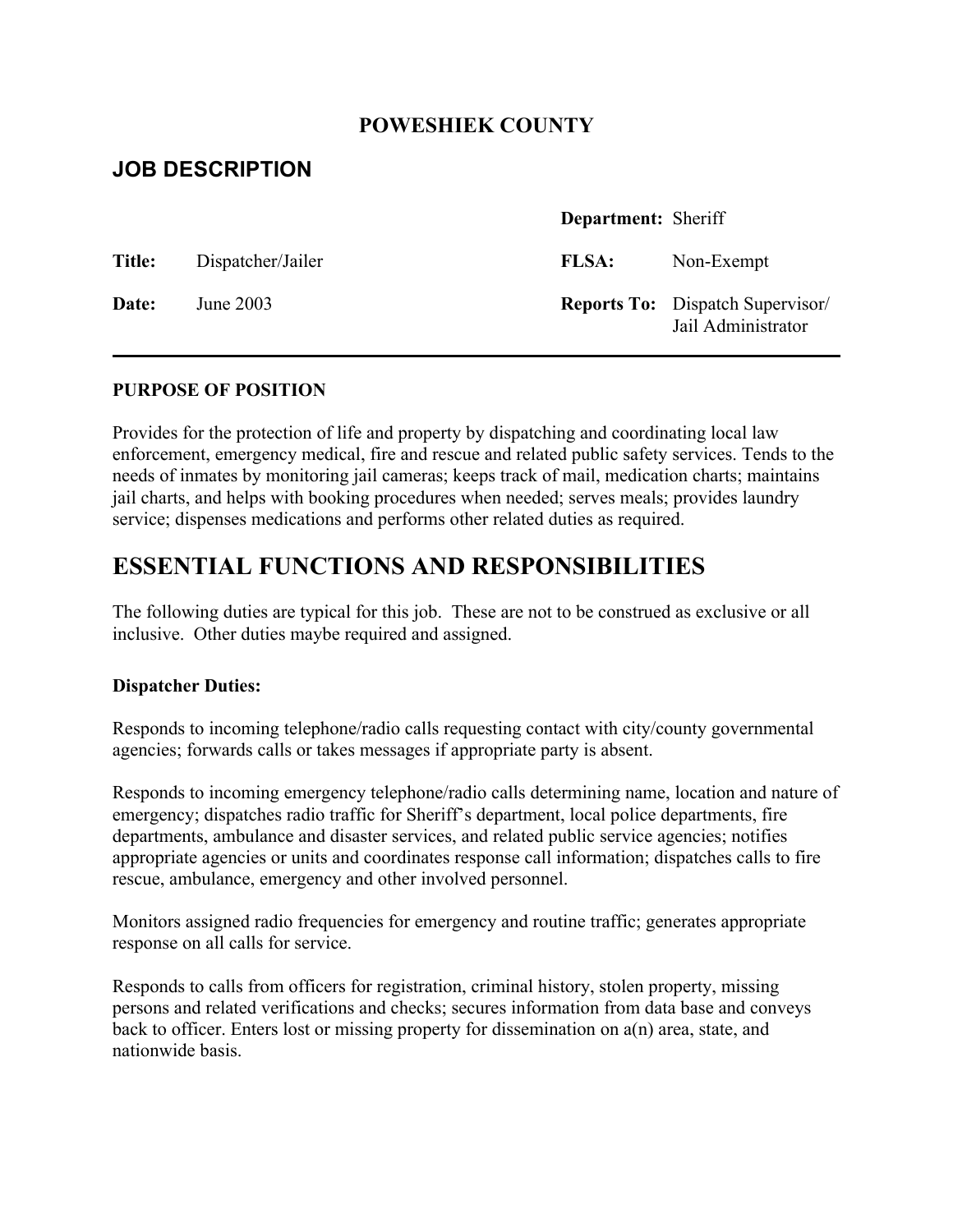Accesses state and 911 computers to check addresses, phone numbers and confirm directions for responses; uses various communications equipment such as fax machines, TDD's, alarms, video monitors and pagers to receive and convey emergency road, weather and related information; operates equipment to secure driver's license and registration checks.

Briefs incoming operators of important details; faxes and copies documents; runs radio log file daily; monitors weather conditions and jail alarm system; pages officers, calls out rescue vehicles, notarizes documents, and updates 911 system.

Provides assistance to the public, media, etc., at the communications center; answers or refers complaints, inquiries and requests for service.

Tests pagers, alarms and security devices on a regular basis.

Performs support duties including typing various reports, forms and related documents; and as well as other related general office duties as necessary.

### **Jailer Duties:**

Launders jail and prisoner items; logs in visitors; dispenses and collects prisoner mail; maintains jail log and records during shift; makes hourly security checks and keeps records; keeps roster and location board of inmates up to date; operates all security devices during shift.

Monitors prisoner activity by observing closed circuit television camera; converses with inmates and jail staff using communication (visual/audio) equipment; uses intervention techniques as necessary.

Performs required jail checks; tends to needs of inmates such as serving meals and giving medications; relays inmate requests, medication needs, and related matters.

Admits, books, searches, fingerprints and photographs all incoming prisoners; issues clothing, bedding and related personal items; maintains jail log and records during shift; administers CPR and first aid as required.

Conducts head counts at beginning and end of each shift; makes hourly security checks and keeps records; keeps roster and location board of inmates up to date; operates and periodically inspects all security devices during shift.

Provides for the custodial care of inmates with emphasis upon feeding, medication, personal hygiene, sanitation of facility; maintenance and repair needs within the jail; performs general housekeeping as required.

Maintains inmate records by writing in log, identifying prisoners and transporting/escorting them to court and medical facilities.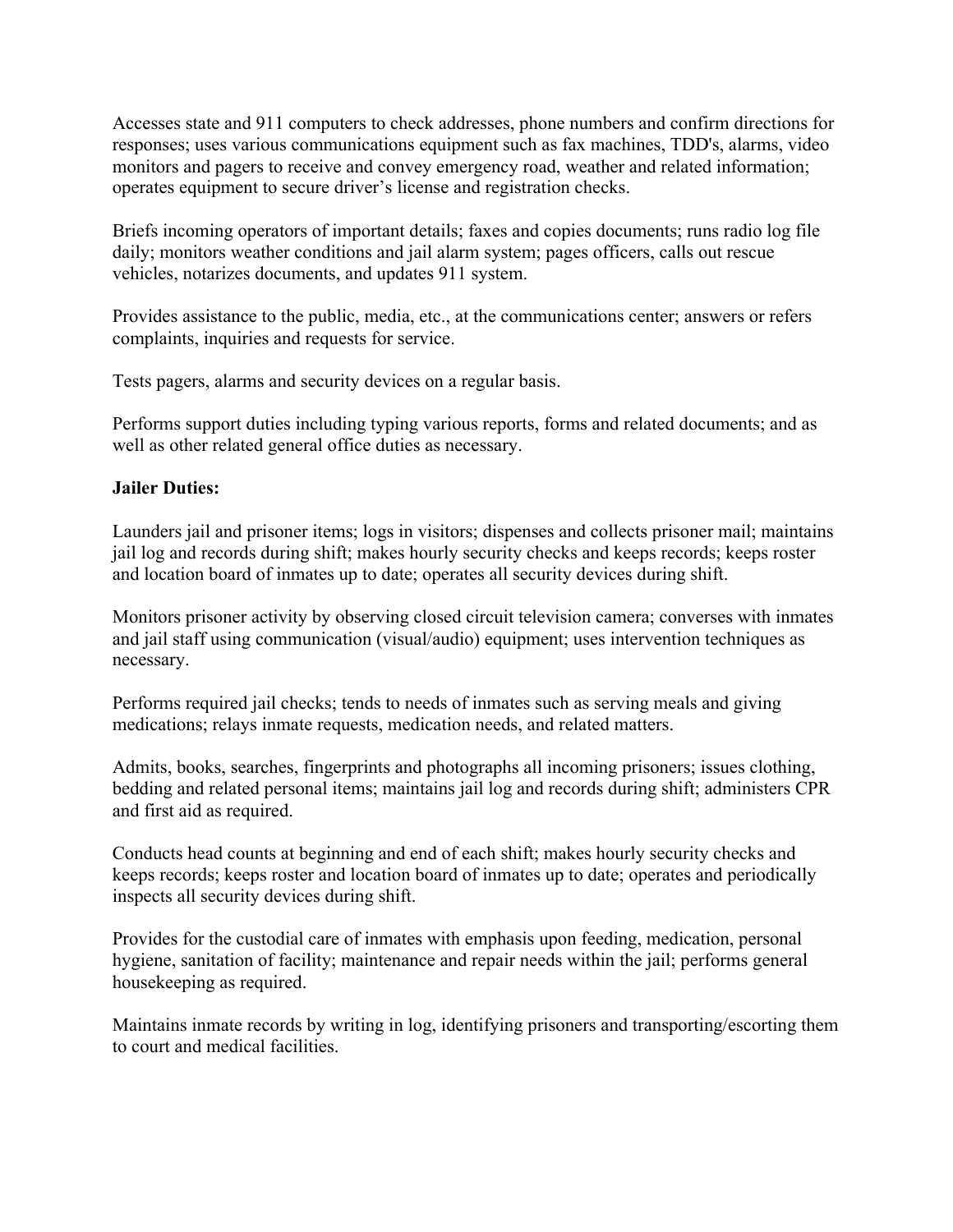Controls all inmate movement within secure areas of jail; controls scheduled inmate activities and programs; searches inmates coming into and leaving the jail.

Fills out and delivers disciplinary reports and grievances; reports damages of jail property to supervisor; conducts shakedown inspections; restrains inmates when necessary; mediates disputes and breaks up fights.

## **MINIMUM EDUCATION AND EXPERIENCE REQUIRED TO PERFORM ESSENTIAL FUNCTIONS**

Graduation from high school or GED equivalency. Possession of NCIC certificate, 40-hour Telecommunication Training and BIST Training, Jail School Certificate, Medication Management Training, First Aid, CPR Certificate or ability to acquire same within specified periods following employment. Current Motor Vehicle Operator's license issued by the State of Iowa.

### **MINIMUM PHYSICAL AND MENTAL DEMANDS REQUIRED TO PERFORM ESSENTIAL FUNCTIONS**

#### **Physical Requirements**

Work requires the ability to read data and information from screens and other devices involving close vision. Frequent activity such as walking, standing, bending, stooping, kneeling, reaching (vertical and horizontal); using fingers, hands, feet, legs and torso in providing various security services. Proficient in the use of restraining equipment and self-defense techniques. Able to lift, carry and restrain inmates when required. Ability to manipulate keys, keyboards, operate levers and buttons; open and close heavy doors. Able to operate fire extinguisher and equipment used in booking prisoners such as monitors, cameras, radios, and recorders.

#### **Cognitive Demands**

Requires knowledge of: methods and procedures for operating police radio equipment; procedures for operating computer equipment as related to entering and retrieving data; emergency communication procedures as related to providing information on severe weather, road conditions, vehicle accidents, hazardous chemical spills, local landmarks, cities, streets and roads as related to dispatching emergency services and law enforcement officers; state and federal laws pertaining to public safety procedures and legal jurisdiction of law enforcement agencies as related to determining appropriate agency to contact. Requires the ability to: operate two-way radio equipment; computer keyboard equipment as related to entering and retrieving data; maintain composure while providing or receiving emergency information; maintain accurate communications logs and records and hear sufficiently well to receive messages via communications equipment. Requires a knowledge of: Code of Iowa pertaining to jail operations/standards; rights of prisoners; basic First Aid as related to providing assistance to prisoners; record keeping procedures; and the ability to monitor and quickly report and/or respond to incidents and problems involving prisoners.